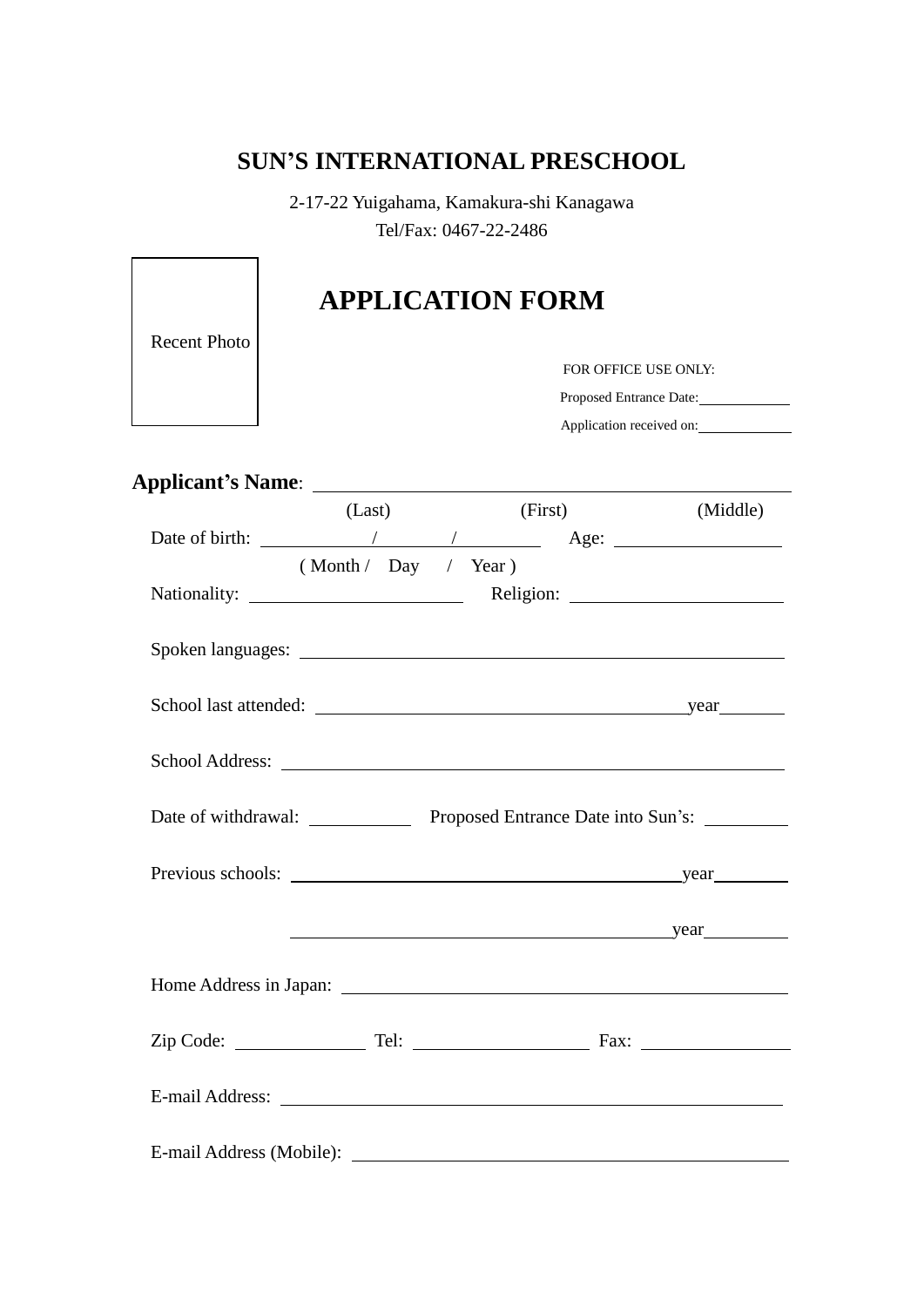| (Last)               | (First) | (Middle) |  |
|----------------------|---------|----------|--|
|                      |         |          |  |
|                      |         |          |  |
|                      |         |          |  |
|                      |         |          |  |
|                      |         |          |  |
| (Last)               | (First) | (Middle) |  |
|                      |         |          |  |
|                      |         |          |  |
|                      |         |          |  |
| Tel: $\qquad \qquad$ |         |          |  |
|                      |         |          |  |

Is there anything else about your child that the preschool staff should be aware of in order to help and understand him / her better? :

## **ENDORSEMENT – RELEASE FORM**

I approve and endorse the registration of my son/daughter at Sun's International Preschool. If my son/daughter is admitted, I hereby guarantee the following:

- a. The payment of the school fees and other expenses.
- b. I voluntarily waive any claims against the school, its administrators, and teachers.
- c. I recognize the right of the school to exclude, at any time, a student whose behavior or academic standing renders his/her undesirable in the school.

Parent's signature: Date: